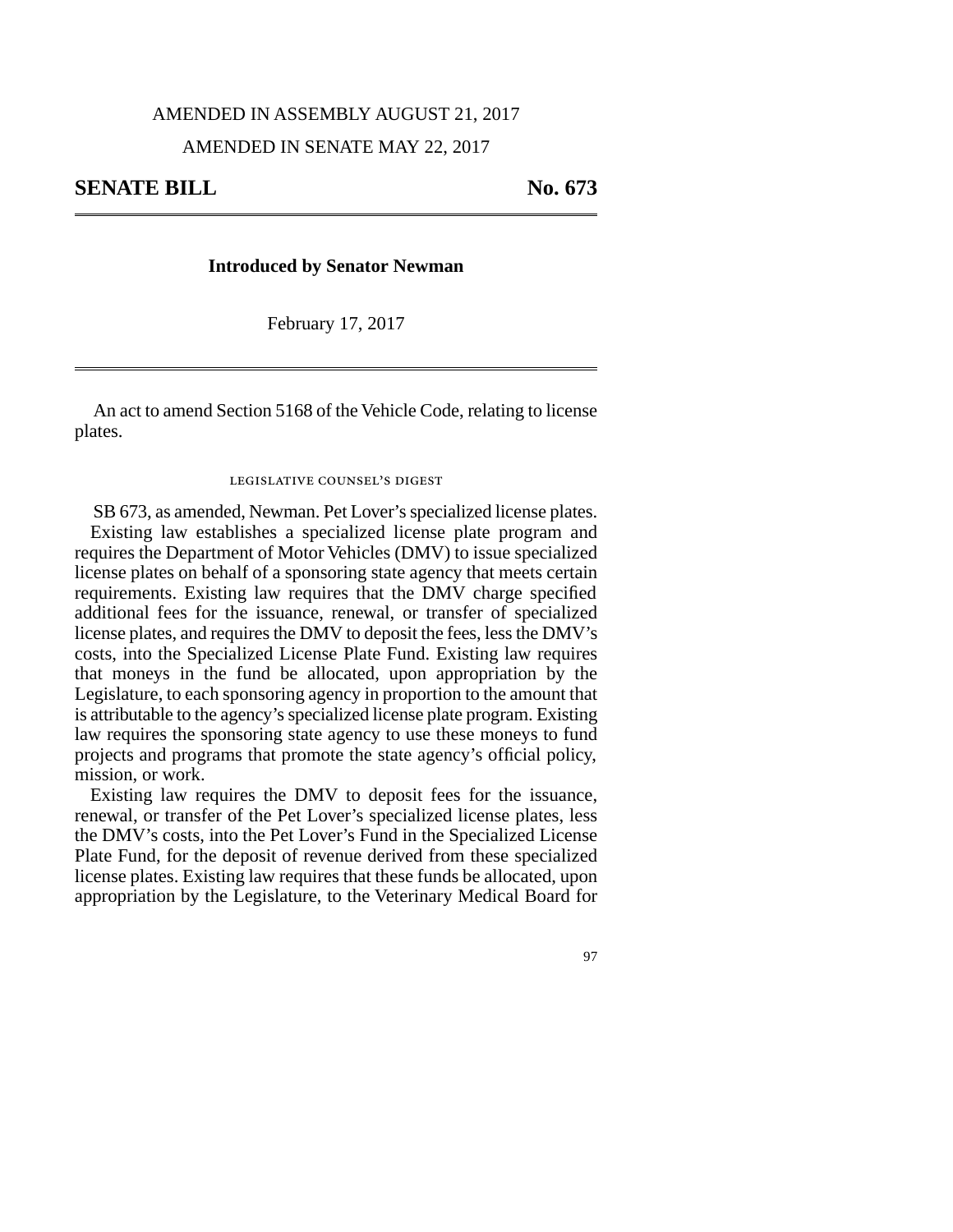disbursement by a nonprofit organization selected by the board to fund grants to providers of no-cost or low-cost animal sterilization services. Existing law requires the board to determine eligibility requirements for the grants, establish the grant application process, and develop program specifics. Existing law authorizes the board to contract with an entity, including a nonprofit organization, to provide advice, consultation, and administrative services for purposes of implementing and administering the grant program. Existing law requires the board to provide oversight for the disbursal of grant funds under the grant program.

This bill would substitute *revise and recast those provisions by, among other things, substituting* the Department of Food and Agriculture in place of the *for the* Veterinary Medical Board for those purposes. The bill would authorize rather than require the Department of Food and Agriculture to allocate funds to a nonprofit organization it selects for disbursal to qualifying spay and neuter facilities for the purpose of funding grants to providers of no-cost or low-cost animal sterilization services. *The bill would require the department to allocate the grant funds, as specified, to eligible veterinary facilities, as defined, that offer low-cost or no-cost animal sterilization services. The bill would authorize the department to contract with an eligible nonprofit organization, as defined, to perform marketing and promotional activities. The bill would also require the department to administer and oversee the grant program, and would require the department to collaborate with an eligible nonprofit organization to provide advice and consultation for the purposes of developing and implementing the program.*

Vote: majority. Appropriation: no. Fiscal committee: yes. State-mandated local program: no.

*The people of the State of California do enact as follows:*

 line 1 *SECTION 1. The Legislature finds and declares all of the* 2 *following:* 

- line 3 *(a) The Pet Lover's specialized license plate, sponsored by the*
- 4 *California Spay and Neuter License Plate Fund, Inc., and the*
- 5 *Veterinary Medical Board, has been in existence since 2013.*
- line 6 *(b) Due to various administrative issues, funds deposited into*
- line 7 *the Pet Lover's Fund have yet to be expended for the plate's*
	- 97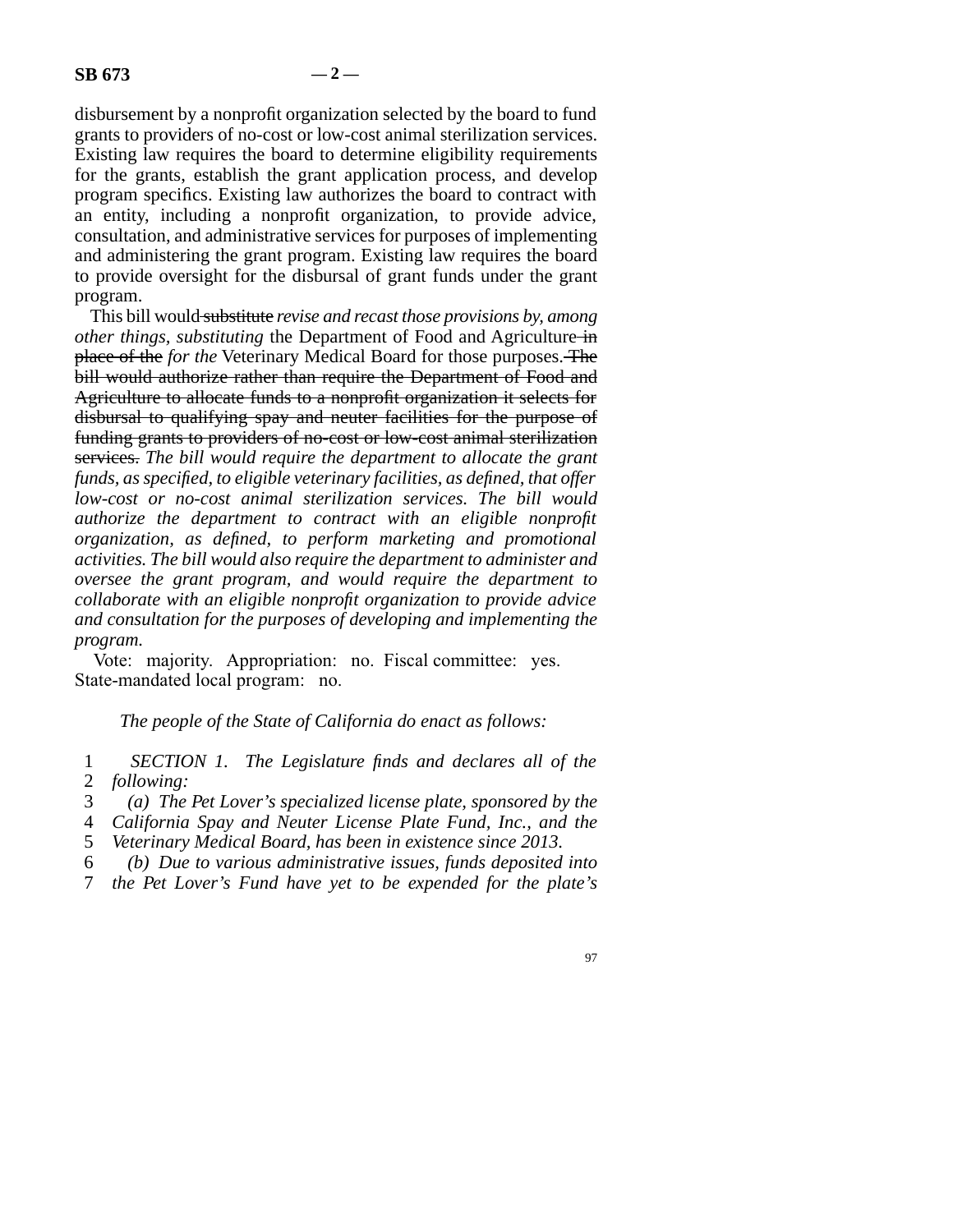line 1 *original intent to fund providers of no-cost or low-cost animal* 2 *sterilization services.*  line 3 *(c) The sponsors have pursued several measures to rectify this* line 4 *issue and as such, seek to transfer authority to administer the Pet* 5 *Lover's specialized license plate program and the Pet Lover's*  line 6 *Fund from the Veterinary Medical Board to the Department of* 7 *Food and Agriculture.*  line 8 *(d) It is therefore the intent of the Legislature that the* line 9 *Department of Food and Agriculture work with the previous* 10 *administering partners, the Veterinary Medical Board and the* 11 *California Spay and Neuter License Plate Fund, Inc., to achieve* 12 *the stated goal of the Pet Lover's specialized license plate program.* 13 **SECTION 1.**<br>14 *SEC.* 2. Sect SEC. 2. Section 5168 of the Vehicle Code is amended to read: 15 5168. (a) The fees specified in Section 5157 shall be imposed 16 for the issuance, renewal, or transfer of the Pet Lover's specialized 17 license plates. Notwithstanding subdivision (c) of Section 5157, 18 after deducting its administrative costs, the department shall deposit 19 the revenue derived from the additional fees into the Pet Lover's 20 Fund, which is hereby established in the Specialized License Plate 21 Fund. 22 (b) Upon appropriation by the Legislature, the moneys in the 23 Pet Lover's Fund shall be allocated to the Department of Food and Pet Lover's Fund shall be allocated to the Department of Food and 24 Agriculture. There shall not be an allocation to the Department of 25 Food and Agriculture pursuant to subdivision (c) of Section 5157. Food and Agriculture pursuant to subdivision (c) of Section 5157. 26 The Department of Food and Agriculture may allocate those funds 27 to a nonprofit organization it selects for disbursal to qualifying 28 spay and neuter facilities for the sole and exclusive purpose of 29 funding grants to providers of no-cost or low-cost animal 30 sterilization services. line 31 *(c) The Department of Food and Agriculture shall allocate those* line 32 *grant funds to eligible veterinary facilities that offer low-cost or* 33 *no-cost animal sterilization services.*  line 34 *(1) In administering grants, the department may prioritize both* 35 *of the following:*  line 36 *(A) Eligible veterinary facilities located in or serving* 37 *underserved communities or those that can demonstrate financial* 

line 38 *need.*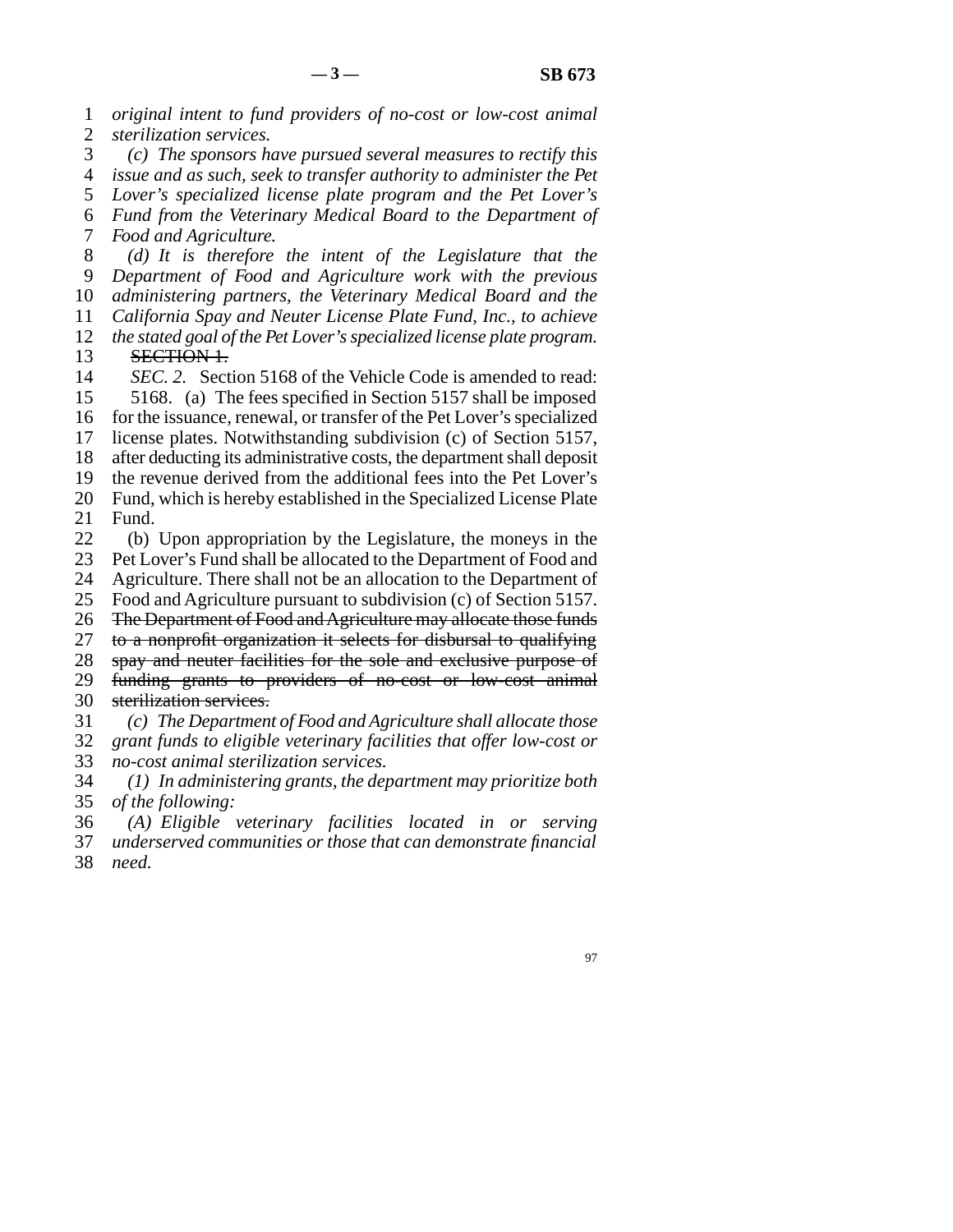line 1 *(B) Eligible veterinary facilities that have previously provided* 2 *or currently provide low-cost or no-cost animal sterilization*<br>3 *services*. services.

 line 4 *(2) For the purposes of this subdivision, "eligible veterinary* 5 *facilities*" mean those facilities that are any of the following:

 line 6 *(A) Registered and in good standing with the Veterinary Medical* 7 *Board, pursuant to Section 4853 of the Business and Professions* line 8 *Code.*

 line 9 *(B) Overseen by a responsible licensee manager licensed and* 10 *in good standing with the Veterinary Medical Board, pursuant to* 11 *Chapter 11 (commencing with Section 4800) of Division 2 of the* 

12 *Business and Professions Code.* 

*(C) (i) Operated by a city, county, city and county, an animal care or control agency, or a nonprofit meeting the requirements of Section 501(c)(3) of the federal Internal Revenue Code that is registered and in good standing with the Secretary of State.* 

17 *(ii)* A city, county, or city and county animal control agency or 18 *nonprofit shelter holding a municipal contract that offers spay* 

19 and neuter services for dogs and cats owned by individual members

20 *of the public is required to be current on their yearly rabies* 

21 *reporting requirements to the State Department of Public Health,* 

22 *Veterinary Public Health Section.* 

23  $\epsilon$ 

24 *(d)* Annual administrative costs for the program shall not exceed 25 25 percent of the funds collected from the issuance of the Pet 25 percent of the funds collected from the issuance of the Pet line 26 Lover's license plates, and may include *funds for* marketing and 27 other promotional activities associated with encouraging 28 application for or renewal of Pet Lover's license-plates. *plates and* 29 *collaboration expenses. The Department of Food and Agriculture*  line 30 *may contract with an eligible nonprofit organization to perform* line 31 *the marketing and promotional activities authorized.*

 $\begin{matrix} 32 & (d) \\ 33 & (1) \end{matrix}$ (1) The *eligible* nonprofit organization selected by the line 34 Department of Food and Agriculture *pursuant to this subdivision* 35 shall not use more than 5 percent of the moneys received pursuant

36 to this section for administrative costs.

line 37 *(2) For the purposes of this subdivision, "eligible nonprofit*

line 38 *organization" means a nonprofit entity that is all of the following:*